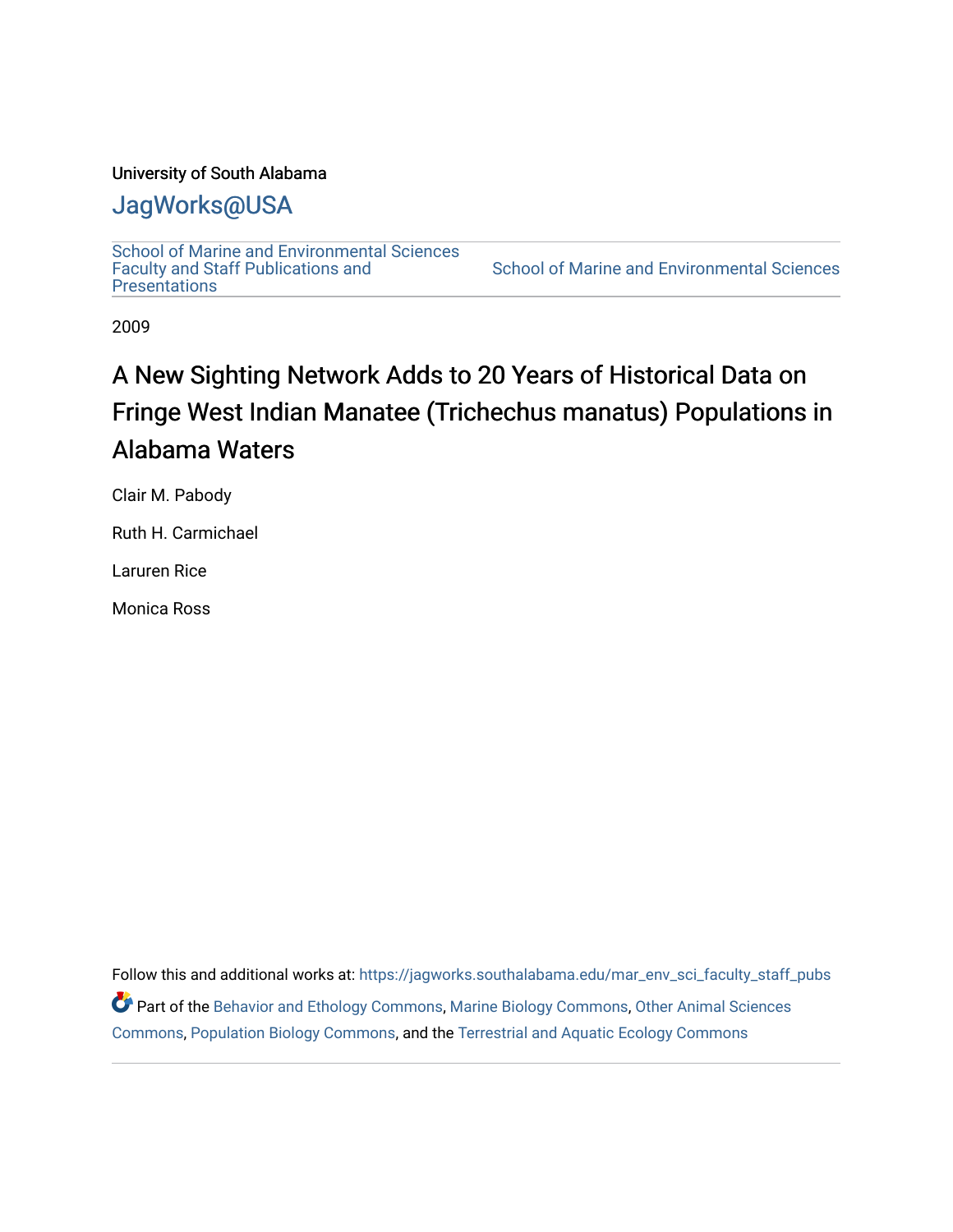# **[Gulf of Mexico Science](https://aquila.usm.edu/goms?utm_source=aquila.usm.edu%2Fgoms%2Fvol27%2Fiss1%2F6&utm_medium=PDF&utm_campaign=PDFCoverPages)**

| Volume 27         | Article 6 |
|-------------------|-----------|
| Number 1 Number 1 |           |

2009

# A New Sighting Network Adds to 20 Years of Historical Data on Fringe West Indian Manatee (*Trichechus manatus*) Populations in Alabama Waters

Claire M. Pabody *Dauphin Island Sea Lab*

Ruth H. Carmichael *Dauphin Island Sea Lab*

Lauren Rice *Auburn University*

Monica Ross *Wildlife Trust*

DOI: 10.18785/goms.2701.06 Follow this and additional works at: [https://aquila.usm.edu/goms](https://aquila.usm.edu/goms?utm_source=aquila.usm.edu%2Fgoms%2Fvol27%2Fiss1%2F6&utm_medium=PDF&utm_campaign=PDFCoverPages)

### Recommended Citation

Pabody, C. M., R. H. Carmichael, L. Rice and M. Ross. 2009. A New Sighting Network Adds to 20 Years of Historical Data on Fringe West Indian Manatee (*Trichechus manatus*) Populations in Alabama Waters. Gulf of Mexico Science 27 (1). Retrieved from https://aquila.usm.edu/goms/vol27/iss1/6

This Article is brought to you for free and open access by The Aquila Digital Community. It has been accepted for inclusion in Gulf of Mexico Science by an authorized editor of The Aquila Digital Community. For more information, please contact [Joshua.Cromwell@usm.edu](mailto:Joshua.Cromwell@usm.edu).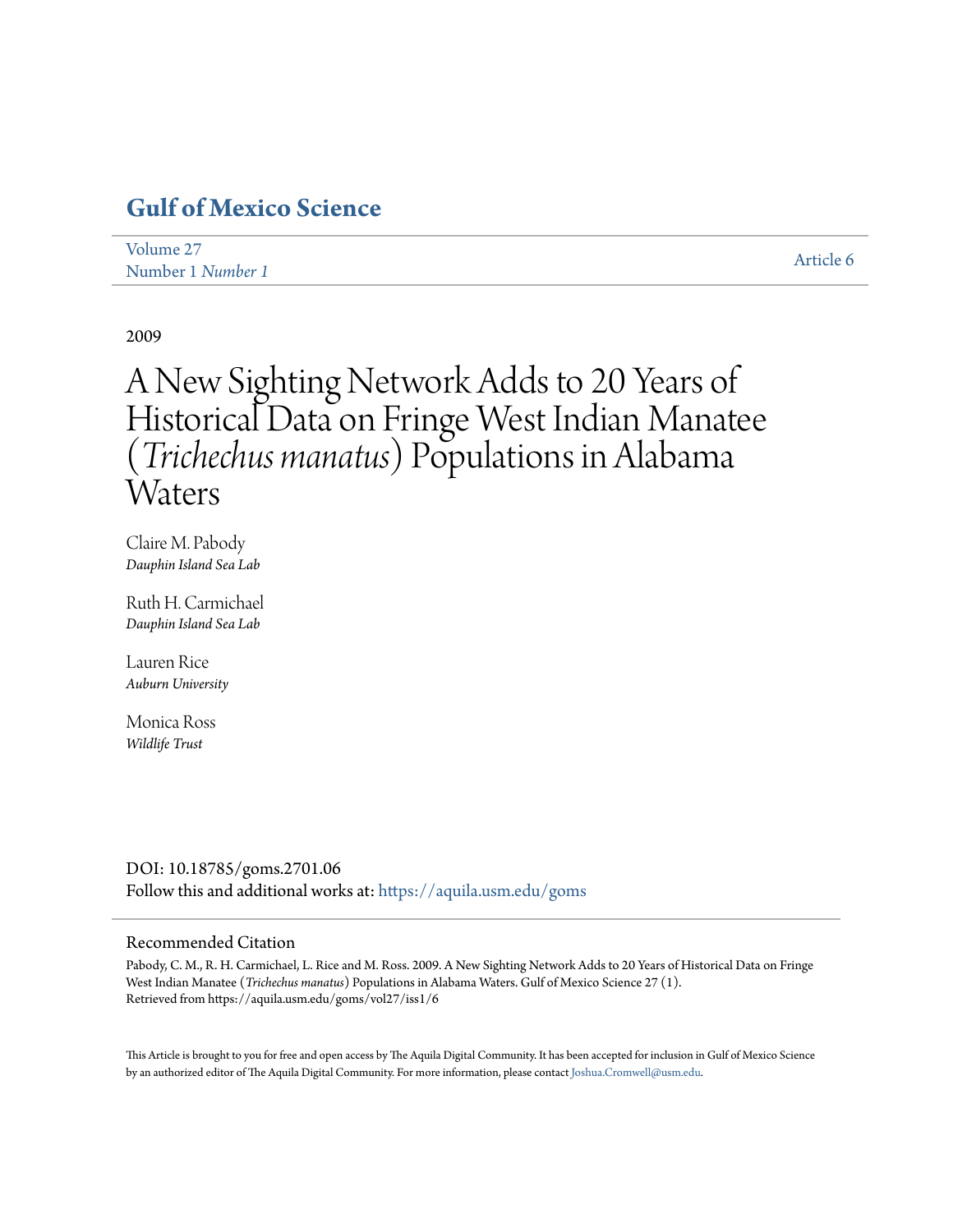## A New Sighting Network Adds to 20 Years of Historical Data on Fringe West Indian Manatee (Trichechus manatus) Populations in Alabama Waters

CLAIRE M. PABODY, RUTH H. CARMICHAEL, LAUREN RICE, AND MONICA ROSS

Recent findings suggest increased use of fringe habitats by the endangered West Indian manatee. To begin collecting fundamental data on population dynamics and ecology of fringe manatees in the northern Gulf of Mexico, we established the Mobile Manatees Sighting Network (MMSN), the first formal network to receive and track manatee sightings in Alabama waters. Comparison of MMSN data with compiled historical data indicated that West Indian manatees are regular seasonal visitors to Alabama waters. Historical (1985–2006) and newly collected data shared consistent distributions, seasonal patterns of abundance in sighting number, and group size frequencies. These data indicate that MMSN was as effective at capturing data as two decades of historical sighting reports and suggest consistent long-term patterns in habitat preference and seasonal movements of manatees in Alabama waters. A nearly fourfold increase in number of manatee sightings, with inception of the MMSN, made evident the success of community outreach efforts but also betrayed the potential influence of observers on data quality. The MMSN maintains a 24-hr toll-free phone line, website with interactive online sighting form, and E-mail address to receive citizen sighting reports and provide supporting educational materials. Our data demonstrate that this type of monitoring for manatees in fringe habitat is feasible, effective, and essential to guide local management and recovery efforts of this endangered species.

istribution of the endangered West Indian manatee (Trichechus manatus) has changed through time as the population has declined throughout its range (Powell and Rathbun, 1984; Lefebvre et al., 2001). Once common along the Gulf of Mexico coast, manatee populations are now confined largely to peninsular Florida and southeastern Georgia in the winter, with poorly defined migrations north and east during summer (Powell and Rathbun, 1984; Fertl et al., 2005). In recent years, there have been a greater number of manatee sightings reported in areas west of Florida, suggesting a possible increase in use of fringe habitats (Fertl et al., 2005).

Knowledge of fringe populations and habitats may become increasingly important in coming years (USFWS, 2001; Fertl et al., 2005). Fringe habitats may experience more use if manatee recovery efforts increase populations in nearby peninsular Florida, or if habitat and food resources continue to decline (Rathbun et al., 1990; USFWS, 1993, 2001; Bonde and Lefebvre, 2001; Fertl et al., 2005). Manatees may rely more heavily on fringe habitats and food resources when influenced by large-scale change (such as climate change and sea level rise) and natural disasters (Marmontel et al., 1997; Langtimm and Beck, 2003; Langtimm et al., 2006). Manatees in fringe areas also may be more susceptible to loss because of greater variation in water temperature

and other resources (Marshall et al., 2000; Fertl et al., 2005). Determining how and why manatees frequent fringe locations is essential to understanding the fundamental ecology of this endangered species, but also will guide development of management and restoration programs throughout the range.

Despite knowledge of manatees as regular visitors to the northern Gulf of Mexico (nGOM) and demand for more data, manatees in the region have been understudied. Unlike Florida, Alabama and other states bordering the nGOM have lacked concerted sighting outlets and outreach organizations to collect and analyze sighting data, raise public awareness, and support research efforts. Hence, data on the number and frequency of manatees using fringe habitats, including areas from Alabama to Texas, are poorly understood and have relied primarily on opportunistic sightings (Fertl et al., 2005). Furthermore, the spatial and temporal extent of habitat and food resources used by fringe populations is unknown, as are genetic links to apex populations.

We established the Mobile Manatees Sighting Network (MMSN) to begin collecting fundamental data on population dynamics and ecology of West Indian manatees in fringe habitats in nGOM. This is the first formal network dedicated to receiving and tracking manatee sightings in Alabama waters. We compiled and compared our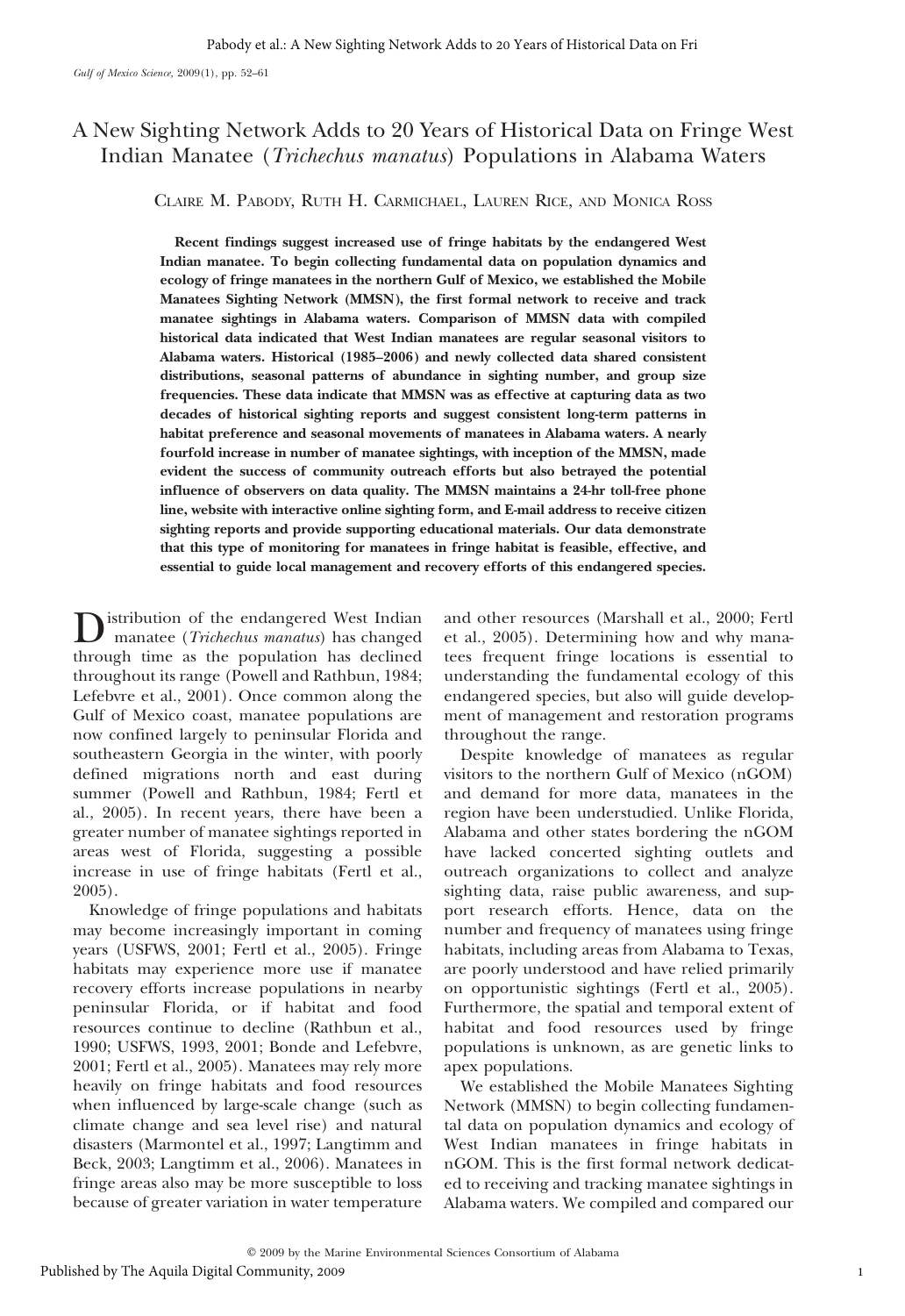data with available past sighting reports to provide a context for newly collected sighting data and gain a holistic view of manatee distributions and habitat use. We integrated our primary research into a comprehensive public education and outreach effort to enhance our data set, increase public awareness of the presence of manatees in the region, and increase public participation in conservation and management activities in the region. This manuscript describes and quantifies the basic function and outputs of the MMSN and its potential to provide rigorous scientific data to evaluate population dynamics and ecology of West Indian manatees in fringe habitat.

#### **METHODS**

Study site.—Alabama waters provide an excellent location in nGOM to begin directed studies on the use of fringe habitats by manatees. Alabama coastal waters are dominated by the Mobile Bay estuary, the sixth largest river basin in the United States. The Mobile Bay system and surrounding waters have a history of manatee sightings and support habitat and food resources known to attract manatees (Fertl et al., 2005; D. Ingram, USFWS, pers. comm.). Mobile Bay and associated waters are characterized by relatively shallow, warm water (mean depth 1.3 m), salinities below 20 parts per thousand, and substantial natural and anthropogenic freshwater inputs (Schroeder et al., 1992), which are favored by manatees (Ortiz et al., 1998; Fertl et al., 2005). Alabama waters also support several species, including seagrasses (Vittor, 2004; Byron and Heck, 2006; Valentine et al., 2006), that are known to be food for manatees (Powell, 1978; Smith, 1993; Lefebvre et al., 2000). The Mobile Bay estuary may be an important and undefined regional habitat for manatees since abundances of seagrasses, Thallasia and Halodule, are limited west of Mobile Bay (Handley, 1995; Vittor, 2004). Mobile Bay and the adjacent watershed support relatively intense anthropogenic activities that generate boat traffic and alter water quality (Schreiber and Pennock, 1995; Rabalais et al., 2001; Sturm et al., 2007), which are known threats to manatees and their habitat and food resources (Campbell and Powell, 1976; Wright et al., 1995; Reep and Bonde, 2006). Hence, Alabama waters attract and support manatees, and data are needed to inform local management and conservation efforts.

Data collection.—To initiate an enduring data collection program on manatee population ecology in nGOM and provide a historically meaningful context for future data analyses, we sought to compile and compare current manatee sighting data (2007 to present) from a newly established sighting network to a composite of available past sighting reports (before 2007).

Historical sightings: To gather data on historical use of Alabama waters by manatees, we attempted to collate data from a broad range of sources. Sources included primary literature and groups known to receive sighting reports such as the Southeast Region Marine Mammal Stranding Network, local experts, the United States Fish and Wildlife Service (USFWS) in Daphne, AL and Jacksonville, FL (which have jurisdiction over manatees in Alabama waters), and the U.S. Geological Survey (USGS) Sirenia Project. Two primary sources provided sufficiently documented sighting information for compilation and comparison: 1) Fertl et al. (2005) contained data for sightings through 2004, and 2) data from 2005–2006 were obtained from the USFWS (these were redundant with reports on file at USGS). Each source provided (at least) location, site description, and date and number of manatees per sighting.

MMSN: To collect current data on manatee distributions and habitat use in Alabama waters, in collaboration with Wildlife Trust in Florida, we developed and launched (in May 2007) a formal sighting network, which provided the local community with a central location to report manatee sightings. The MMSN maintains a tollfree telephone number (1-866-493-5803), interactive online sighting form (http://manatee.disl.org/report\_siting.cfm), and an E-mail address (manatee@disl.org) and was available 24 hr a day, 7 d a week to receive sighting reports. Observers were asked to provide contact information and detailed descriptions of each sighting, including location description, global positioning system (GPS) coordinates, date and time, waterway name, number and length of manatees, observed behaviors (on the basis of established behavior codes prepared by Wildlife Trust in Florida), condition of the animal (alive, carcass, injured, tagged), and other pertinent information. We acquired and carefully analyzed the specific physical and behavioral descriptions or photographs for each sighting to ensure that observers sighted manatees and not other common local species (e.g., bottlenose dolphin or garfish). To help assess network success, we also asked observers to indicate how they learned about the sighting network. The network is currently in operation. Data from phone, online, and E-mail reports were compiled, entered into a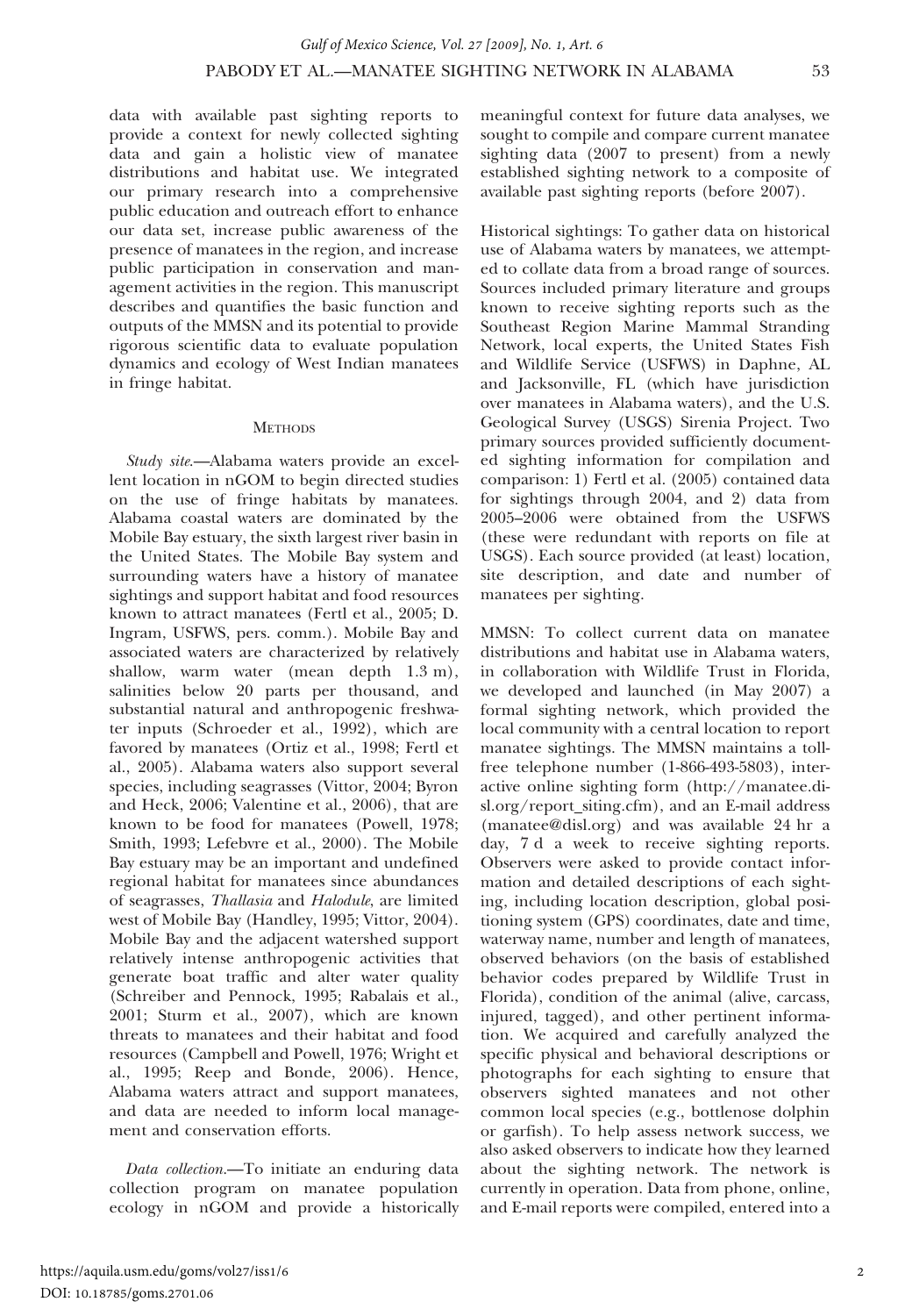master database, and each sighting was given a unique identification code for future reference. To expedite reporting to federal authorities and avoid duplication of efforts, our database automatically generated a companion form in the USFWS reporting format. For each sighting, the companion form and a geographic information system (GIS)-based map of the sighting location were sent to the USFWS in Daphne, AL.

Mapping and tracking sightings: To determine the locations most frequently used by manatees in Alabama waters, we plotted GPS coordinates of each historic and currently reported sighting to within 5 m, depending on available data. For any sightings that did not include GPS coordinates, we used physical descriptions or street addresses to identify sighting locations and assign coordinates. We did not have any sightings for which coordinates could not be reasonably assigned on the basis of site descriptions. We prepared GIS data layers using ArcGIS 9.2 software and publicly available USGS base maps (Alabama Comprehensive GIS Inventory of Coastal Resources, U.S. Geologicial Survey, 2006). To improve the accuracy of our data and glean as much information as possible from each sighting, we responded to reported sightings by phone or visiting locations (to the extent possible) within 24 hr. Habitat attributes at each sighting location, including weather conditions and temperature, salinity, and dissolved oxygen concentrations in surface and near-bottom waters, were measured (data on these habitat attributes will be presented elsewhere).

Outreach and data dissemination.—To engage the public's interest, encourage participation in the MMSN, and share project outputs, several outreach activities were conducted. Television and print media were utilized to inform the public of the network's launch and ongoing efforts. Fliers and business cards with MMSN contact information were created and distributed to private residences, businesses, local authorities, and other organizations to reach potential end users. A MMSN T-shirt was designed for donation or sale to support ongoing outreach efforts, and scientific and public presentations were given. The number of public presentations, distribution, and sale of these outreach products serendipitously provided an independent and tangible measure of outreach effort and success. To further educate the community about the sighting network and manatees in general, we created a publicly accessible webpage (http://manatee.disl.org/).

Through this site, end users may access sighting maps, view photographs from local sightings, and learn how to properly encounter a manatee in the wild and collect data to report to the network. To ensure widely accessible and enduring data, we created and published meta-data through the National Oceanic and Atmospheric Administration's National Coastal Data Development Center, a searchable archive that can be regularly updated with results of ongoing research.

To help determine the effect of outreach efforts on data acquisition, we tested whether intensity of media exposure (newspaper, television, and newsletter pieces) increased the number of reported sightings by comparing the number of media items throughout 2007 with the number of concurrent sighting reports. To normalize the results for effects of regular largescale patterns in manatee movements through time, we also compared 2007 media items to historical sighting records. We opted to use media exposure (news items) for this assessment because other outreach activities were less tangible or quantifiable through time.

#### **RESULTS**

Historical sightings.—A total of 159 sighting records was compiled, providing data for years 1985–2006 (Fig. 1). The number of sightings increased through time ( $F_{reg21} = 9.64, P < 0.01$ ) and showed substantial interannual variation (Fig. 1). Numbers of sightings ranged from zero in 1987–1990, 1992, and 2005 to a peak of 28 in 2006 (Fig. 1). The majority of historical sightings occurred in rivers and subembayments of Mobile Bay and in the Mobile–Tensaw Delta (Fig. 2, Table 1). Over the 21-yr period of available historical records, manatees were sighted in all months except March, with most sightings reported in June (35) and July (24). Group sizes of one to 11 manatees were reported, and nearly 75% of all historical sightings were of single manatees (Fig. 3). Among sightings of multiple manatees, 96% reported groups of two to six (Fig. 3). The largest groups were observed in June (8), Aug. (11), and Oct. (5). Fourteen percent of sightings included calf manatees. Historical records did not include standard behavioral observations.

MMSN.—One hundred four manatee sightings were reported to the MMSN in 2007 (Fig. 1, open symbol), nearly four times the number of sightings reported in any preceding year. As observed among historical sightings, the majority of 2007 sightings occurred in rivers and sub-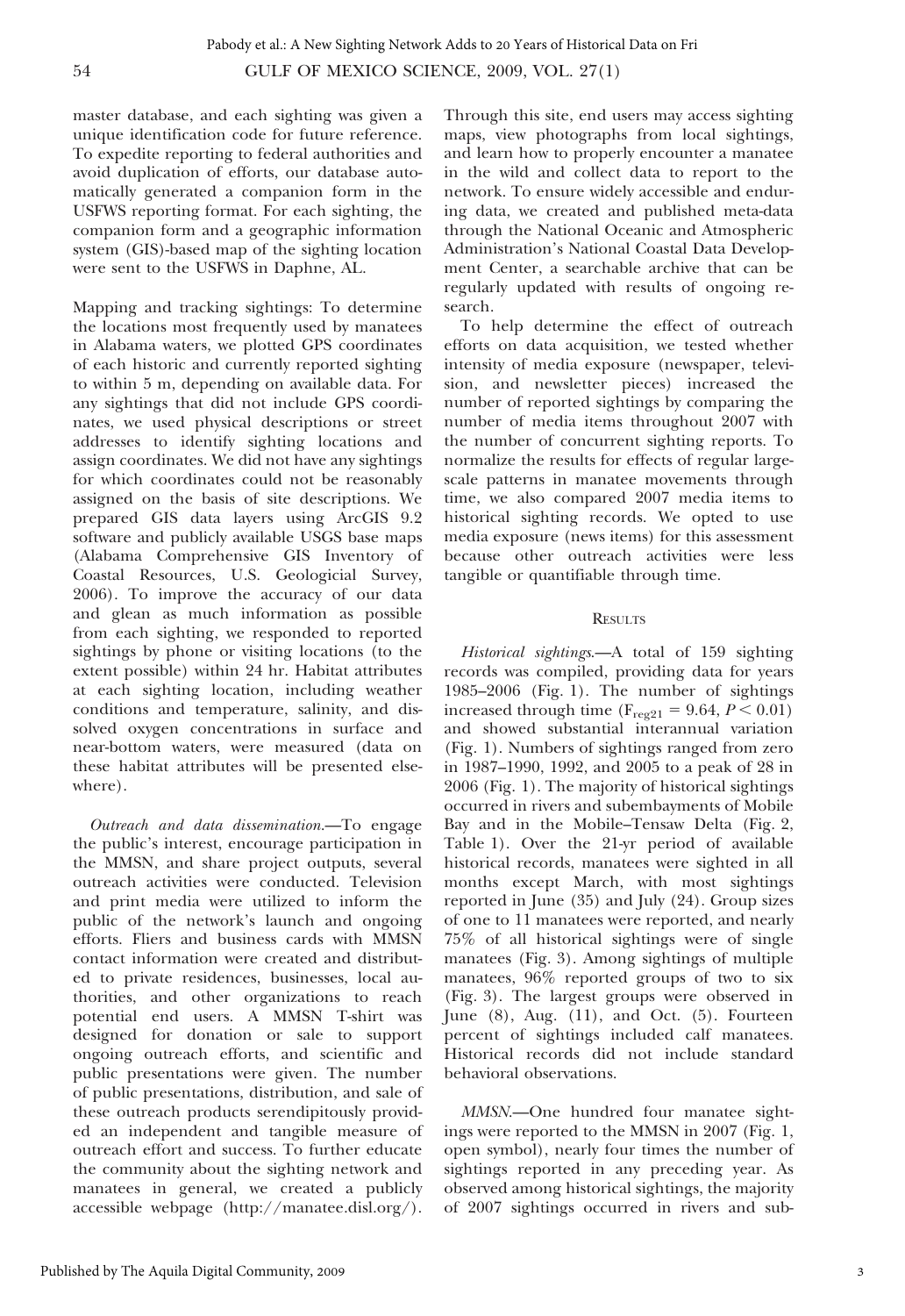

Fig. 1. Number of reported manatee sightings in Alabama waters from 1985 to 2007. The increase in number of sightings in 2007 (open symbol) corresponds to establishment of MMSN and is not included in the regression (y  $= 0.78x - 1546.60, r^2 = 0.32$ .

embayments of Mobile Bay and in the Mobile– Tensaw Delta (Fig. 2; Table 1). In 2007, manatees were observed from May through Nov., and most sightings were reported in May (22) and June (21). Reported group sizes ranged from one to 15, and the majority of sightings were of single manatees (Fig. 3). Ninety five percent of group manatee sightings reported two to six manatees. The largest groups were observed in May  $(10)$ , July  $(10)$ , and Sep.  $(7)$ . Twenty percent of sightings included calf manatees. Traveling and socializing were the behaviors most often observed, and human interactions were rarely reported. Photographs accompanied 10 sightings in 2007 ( $\sim 10\%$ ), all of which accurately corroborated the sighting.

Outreach efforts.—With the launch of the MMSN in spring 2007, multiple outreach activities were conducted to alert the public. Eighteen stories appeared in local and regional press between May and Sep., four of which were television news pieces (Table 2). Five hundred business cards were printed and distributed as a quick reference for MMSN contact information. One hundred twenty-five MMSN T-shirts were sold and 30 were otherwise distributed to the public and network volunteers. More than 1,000 MMSN educational fliers were printed and distributed to local residents, businesses, and other organizations in the community. These efforts yielded more sightings in 2007 than in any preceding year (Fig. 1), the majority of which were reported by phone (13 were reported using the online form). In fact, MMSN outreach efforts elicited manatee sighting reports from all southeastern states from North Carolina to Louisiana (as with in-state sightings, all reports from outside Alabama were subsequently shared with authorities at USFWS). On the basis of data provided by MMSN regarding the frequency and regularity of manatee visits to local waters, Alabama Natural Heritage Program (ALNHP) recognized manatees as regular seasonal residents and changed their subnational rank from accidental to priority in 2007.

We used intensity of media exposure as a proxy for outreach effort to help determine the effect of outreach efforts on data acquisition. We found a significant positive correlation between the number of news items and number of reported sightings through time (May–Sep.) in 2007 (Table 2;  $r = 0.85$ ,  $Z = 2.54$ ,  $P = 0.01$ ). We, however, found a similar correlation between 2007 media exposure and historical sighting frequency (Table 2;  $r = 0.76$ ,  $Z = 2.01$ ,  $P =$ 0.04), which could not have been affected by this publicity. The press release indicated in Table 2 is shown to indicate the initiation of media exposure but was not included in the correlation analysis (only the number of resulting media items was included).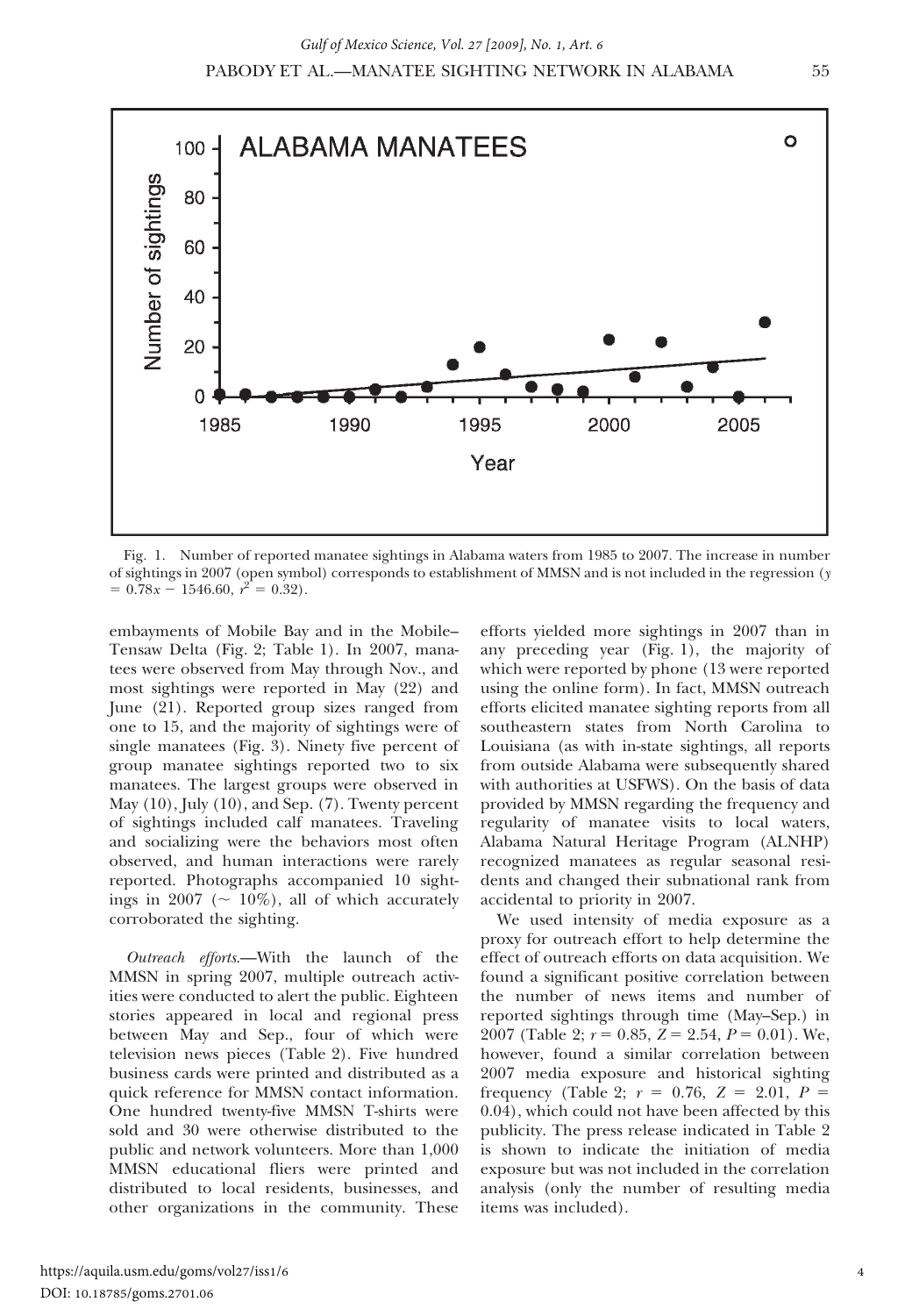56 GULF OF MEXICO SCIENCE, 2009, VOL. 27(1) Pabody et al.: A New Sighting Network Adds to 20 Years of Historical Data on Fri



Fig. 2. Locations of manatee sightings in Alabama waters from 1985 to 2006 (historical data) and reported to the Mobile Manatees Sighting Network (MMSN) in 2007.

#### **DISCUSSION**

Number of sightings.—Florida manatee populations (T. manatus latirostris) are estimated to have increased at an annual rate of 1–6% through the early 2000s (Langtimm et al., 2004; Runge et al., 2004; Craig and Reynolds, 2004), a time period largely concurrent with available historical data for manatees in Alabama waters. An increase in the number of manatees in Florida waters accompanied by an ongoing decrease in available habitat and food resources may encourage these animals to take advantage of fringe habitats, including Alabama waters (Rathbun et al., 1990; Bonde and Lefebvre, 2001; Fertl et al., 2005). Accordingly, the significant increase in

manatee sightings in Alabama waters through 21 yr of historical data (Fig. 1, black symbols) suggests an increase in number of manatees frequenting the region. Given the lack of consistent prior monitoring or data validation, however, it is unclear whether past increases reflect increasing numbers of manatees or variation in reporting (Fig. 1). Coincidentally, populations of coastal counties in Alabama (Mobile and Baldwin) have increased considerably since the mid-1980s, spurring an explosion of coastal waterfront urbanization (Sturm et al., 2007; censusscope.org). An increase in the number of people living near the water and in a position to observe manatees, heavier use of Alabama waters as habitat by manatees, or a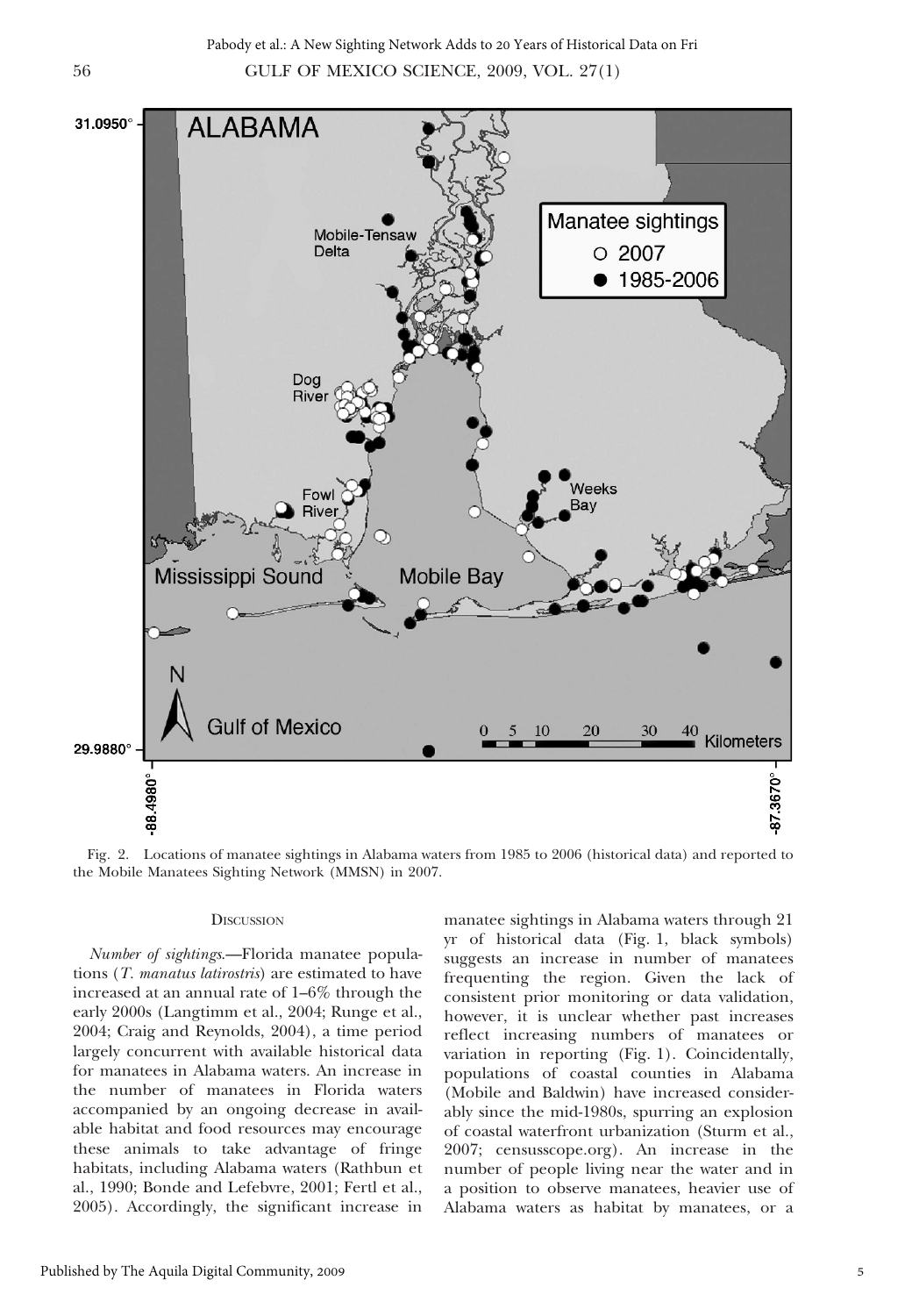TABLE 1. Percentage of manatee sightings at different locations in Alabama waters from historical sighting reports and reports to the Mobile Manatees Sighting Network (MMSN) in 2007. Locations include rivers and subembayments of Mobile Bay (Rivers and subembayments); Mobile–Tensaw Delta (Delta); open waters in Mobile Bay, Gulf of Mexico, and Mississippi Sound (Open waters); and the Intracoastal Waterway (ICW).

|                          | Percentage of sightings                 |                       |  |
|--------------------------|-----------------------------------------|-----------------------|--|
| Location                 | Historical sightings<br>$(1985 - 2006)$ | <b>MMSN</b><br>(2007) |  |
| Rivers and subembayments | 54                                      | 62                    |  |
| Delta                    | 23                                      | 17                    |  |
| Open waters              | 17                                      | 15                    |  |
| <b>ICW</b>               | h                                       | 6                     |  |

combination of these factors may explain the apparent increase in number of sightings through time in historical data (Fig. 1). The sudden and more extreme increase in number of sightings in 2007 seems most likely due to launch of the MMSN and ancillary public outreach activities (Fig. 1 and Table 2). This result suggests that, if maintained, MMSN has potential to provide a more consistent and abundant baseline of sighting data than was possible without this directed network.

Spatial and temporal patterns.—Sighting data independently collected by MMSN in 2007 were highly consistent with the composite of historical data. This finding is particularly remarkable considering that historical data were not subject to the same standards of evaluation and corroboration as data more recently collected by MMSN. Viewed in concert, these data suggest consistent long-term patterns in manatee habitat preferences and seasonal movement. First, on the basis of the frequency of sightings in different locations (Fig. 2 and Table 2), manatees showed preference for the relatively calm, shallow waters of the rivers and subembayments of Mobile Bay and the Mobile–Tensaw Delta. These findings are consistent with known preferences of manatees in apex habitats (Hartman, 1979; Reep and Bonde, 2006). Second, both data sets reported manatees most frequently from mid-April to mid-Oct. (Table 2), when Alabama coastal water temperatures are typically above 20°C (Mobile Bay National Estuary Program, Environmental Monitoring data, http://www. mobilebaynep.com/mondata). Manatees are known to avoid water temperatures below  $20^{\circ}$ C and can experience cold stress and death from either prolonged or sudden extreme exposure to cold waters (Reynolds and Odell, 1991). This pattern of sightings suggests: a) use of Alabama waters by manatees depends on seasonal temperature variation, and b) large-scale changes in temperature (such as global climate change) may significantly alter these patterns. Third, manatees were consistently observed alone or in small groups in Alabama waters (Fig. 3). Although manatees will form large aggregations, particularly at warm-water refuges during winter in Florida, they are not usually gregarious, and smaller group sizes are common (Reep and Bonde, 2006). Manatees in Alabama waters demonstrated basic patterns in population dynamics that are consistent with observations among apex populations, but showed greater variation with the greater variation in seasonal air and water temperatures in the nGOM region.



Fig. 3. Group size frequency distributions for manatee sightings reported in Alabama waters historically (1985–2006) and to the Mobile Manatees Sighting Network (2007).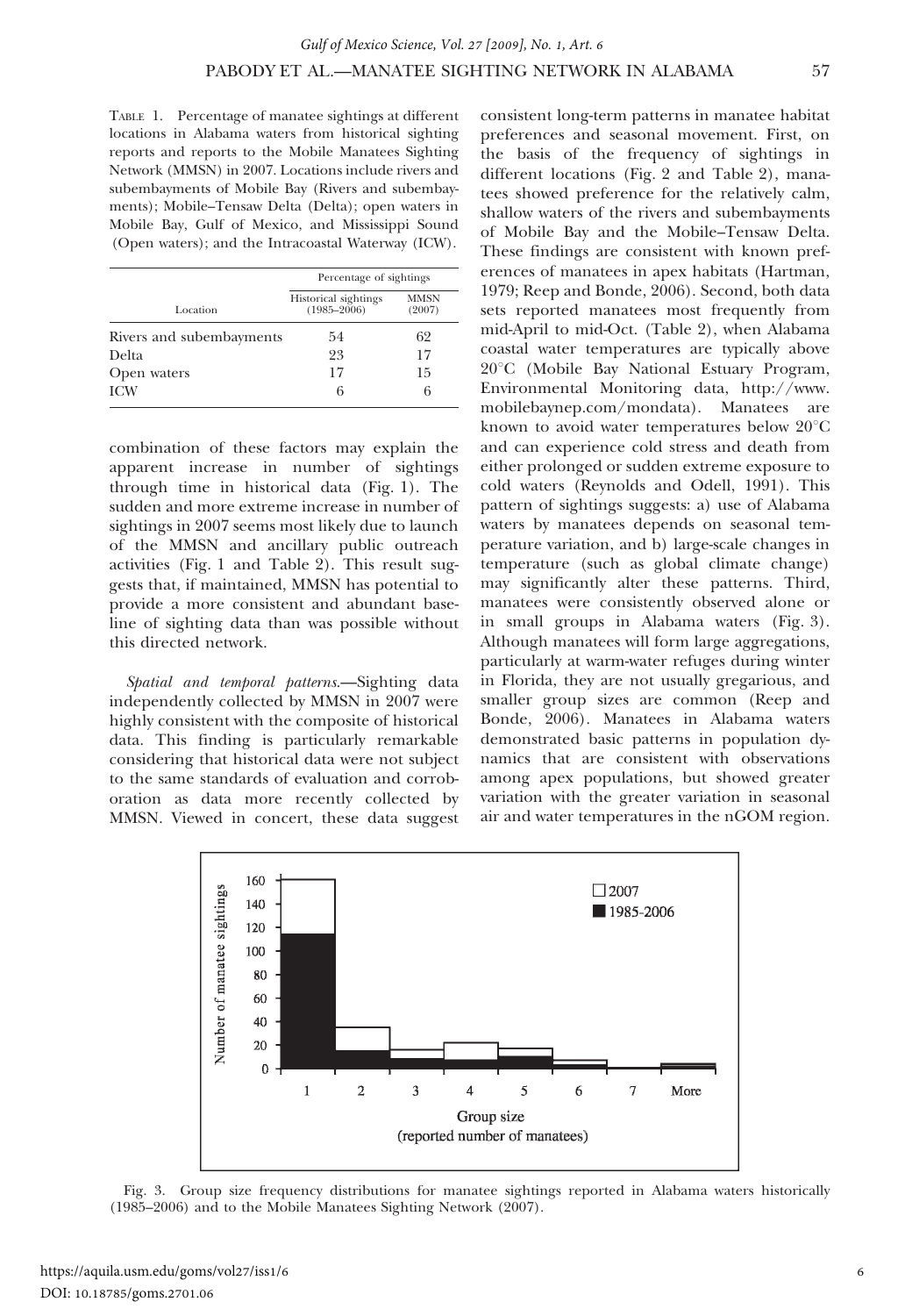| Month | Media                   | Number of items | Location (municipality)                                                    | Number of sightings |      |
|-------|-------------------------|-----------------|----------------------------------------------------------------------------|---------------------|------|
|       |                         |                 |                                                                            | 1985-2006           | 2007 |
| May   | Press release           |                 | Mobile, northern Gulf of Mexico <sup>a</sup>                               | 12                  | 22   |
|       | Television              | 2               |                                                                            |                     |      |
|       | Newspaper               |                 |                                                                            |                     |      |
|       | Newsletter <sup>a</sup> |                 |                                                                            |                     |      |
| June  | Newspaper               |                 | Bay Minette, Daphne, Elberta, Fairhope, Foley,<br>Gulf Shores, Robertsdale | 35                  | 21   |
| July  | Newspaper               | 4               | Birmingham, Grand Bay, Scottsboro, Tuscaloosa                              | 24                  | 18   |
| Aug.  | Television              | 2               | Mobile                                                                     | 18                  | 19   |
| Sep.  | Newspaper               |                 | Mobile                                                                     | 18                  | 11   |
| Oct.  |                         | $\Omega$        |                                                                            | 13                  | 7    |
| Nov.  |                         |                 |                                                                            | ד                   | 6    |

TABLE 2. Press release and subsequent monthly media exposure within Alabama for the Mobile Manatees Sighting Network (MMSN) in 2007 compared with number of sightings each month in 2007 and historically (1985–2006).

<sup>a</sup> National Oceanic and Atmospheric Administration Ocean Service, Office of Ocean & Coastal Resource Management Gulf of Mexico News, regional newsletter.

Since it is likely that the accuracy of reporting decreases with manatee group size and not all reports have been equivalently validated, the consistency among historical and current data in Alabama waters and elsewhere is impressive. These data demonstrate that, in a single season, MMSN was at least as effective at capturing data on local manatees as two decades of historical data. Continued consistent reporting will allow more accurate interpretation of data among years to define local manatee distributions, movements, and habitat use.

When assessing manatee coastal distributions on the basis of sighting data, it is important to consider the potential influence of human distributions as well. Alabama's coastal waterfront is not evenly populated. There is considerably greater urbanization along rivers and subembayments of Mobile Bay compared with areas adjacent to the Mobile–Tensaw Delta. Accordingly, sightings were concentrated in heavily populated areas such as Dog River and Fowl River (Fig. 1), where the presence of abundant riverfront neighborhoods may provide more opportunities to encounter manatees. Given that the Mobile–Tensaw Delta is characteristic of known preferred manatee habitat, it is possible that sighting numbers would be higher in this area if it were urbanized.

Public outreach and influence on data acquisition.—The success of MMSN's outreach efforts was clear and had several positive effects on data collection and dissemination efforts. This increased participation enhanced our data set (Fig. 1), allowing collection of data comparable with a historical 21-yr data set and demonstrating

the importance and effectiveness of a concerted, consistent, and publicized monitoring effort. Other benefits included ongoing interest of regional media outlets (Table 2), which further increased participation, and additional research and outreach funds generated by manatee Tshirt sales. Outreach efforts also generated many ''hot calls'' (those received while manatees were still in the immediate sighting area) and increased use of the online sighting form, which enhanced data quality, processing, and reporting efficiency. Furthermore, ALNHP's use of data generated by MMSN demonstrated that outreach and data dissemination efforts were effective as well as immediately useful to guide management and conservation efforts.

Along with their success, outreach efforts must be assessed for potentially negative effects on data quality. The positive correlation between intensity of media exposure and number of sightings through time suggests that outreach efforts may have biased the timing of sighting reports to MMSN (Table 2). If true, the apparent spatial and temporal patterns of manatee distribution or movements on the basis of MMSN sighting data may also be biased. A similar correlation with historical data, which could not have been affected by 2007 outreach efforts and during a time of little or no publicity regarding manatees in the region, however, suggests that this correlation is coincidental. Outreach efforts were targeted to warmer months when manatees were expected to be frequenting the area (May–Sep., Table 2). Although impossible to distinguish with certainty, the overall similarity between MMSN (seasonal publicity) and historical (no focused publicity)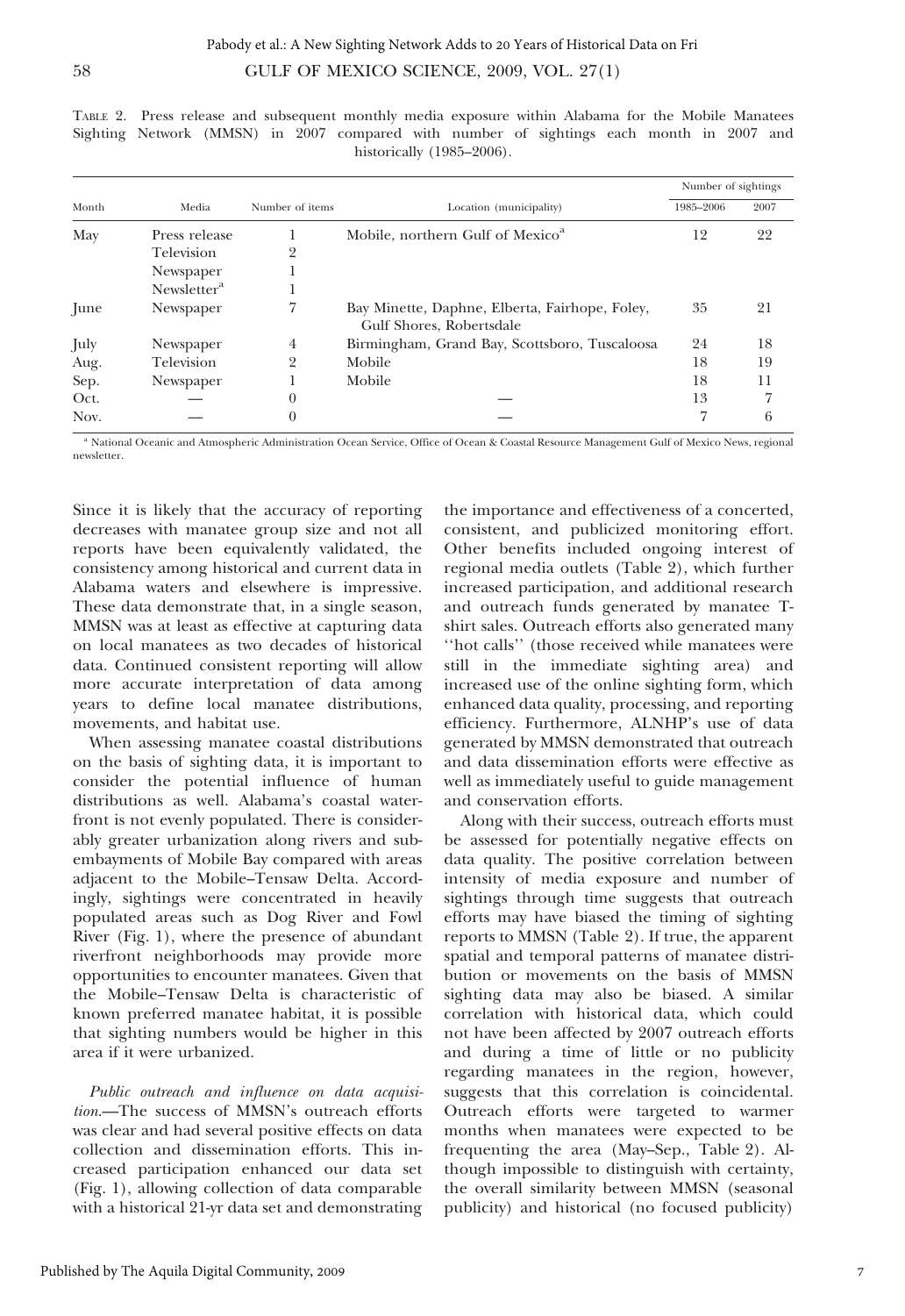*Gulf of Mexico Science, Vol. 27 [2009], No. 1, Art. 6*

data sets strongly suggests that the pattern of sightings through time is more reflective of typical seasonal patterns of manatee movements than media exposure. Hence, although media exposure and other outreach activities likely increased the number of sightings in 2007, these efforts did not have a clear effect on the spatial and temporal aspects of the data. As future data are acquired and analyzed, this potential source of bias will require further investigation.

Future study.—More data are needed to define how manatees use fringe habitats and subsequently contribute to local ecosystem function. The MMSN has potential to provide an abundance of consistent sighting data to support such future research efforts in Alabama waters and regionally, from western Florida through Mississippi. Ongoing and planned companion activities include aerial surveys, photo-identification, habitat characterization and mapping, tagging and GPS tracking of individual manatees, and stable isotope analysis of manatees and their foods to define local diets. Aerial surveys are widely used to estimate abundance and map distribution of manatees over large areas and have been implemented successfully in habitats similar to Alabama's coastal waters. Characterizing habitat and food resources available to manatees at sighting locations will aid interpretation of their habitat use in local waters. Coupled with tagging studies, these data will allow researchers to relate resource use to manatee movements in Alabama waters and track movements as local waters cool. Comparison of tracking data to sighting reports and yearround publicity efforts will help normalize for potential human influences on sighting data.

Application to management and conservation in Alabama.—Data and outreach efforts provided through MMSN will inform manatee management and recovery efforts in Alabama and other fringe habitats. In addition to providing data that may guide management-related decisions, such as the change in designation by ALNHP, MMSN has provided practical data to immediately and positively guide reactions to manatees in local waters. On the basis of our observations, the primary threats to manatees in Alabama waters are most likely cold stress and boat strikes. The presence of manatees in Alabama waters yearround, for example, suggests increased probability of loss from cold-related stress and potential for overwintering in local waters, which has not been previously suggested. Two cases of possible cold-related death were reported in Alabama waters during winter 2008–2009 (MMSN, pers. obs.), whereas only two similar cases were suggested for the preceding 20 yr (Fertl et al., 2005). It is unclear why manatees may remain in fringe habitats late in the season (or overwinter) and whether this behavior may be increasing in frequency. This information is significant in the context of potential global climate change and sea level rise. Numerous possible thermal refuges (e.g., wastewater or industrial outfalls) exist throughout Alabama waters (AL Comprehensive GIS Inventory of Coastal Resources, Geologicial Survey of Alabama, 2006), which may allow manatees to reside locally for longer periods, but these areas have not been thoroughly examined or related to manatee distributions in the region. Furthermore, nearshore areas favored by manatees in Alabama waters are often popular boating sites. Although boat strikes are the leading cause of human-related mortality among manatee populations in nearby Florida (Reep and Bonde, 2006), we are aware of no boat-related manatee deaths in Alabama waters. It is important to note, however, that many Alabama residents are unaware of manatee presence in local waters. Increased occurrence of manatees in fringe areas for any reason, without knowledge of where manatees go and how they use local waters, could lead to habitat and manatee loss. MMSN is the primary group responsible for locating and responding to manatees reported in distress, stranded, or dead. Sighting data provided to MMSN have allowed us to begin making comparisons between environmental attributes and manatee distributions through time to support rescue functions. Ongoing and year-round publicity efforts initiated by MMSN also will raise public awareness, reducing the likelihood of negative interactions between people and manatees and increasing our ability to identify and respond to manatees in distress.

#### **CONCLUSIONS**

West Indian manatees are at least seasonal visitors to Alabama waters, but the timing and duration of their visits varied from year to year, presumably due to interannual variation in air and water temperature. Historical and newly collected data reported similar distributions, seasonal patterns of abundance in sighting number, and group size frequencies for manatees in Alabama waters. The majority of manatees were reported from spring through fall months, a pattern that has persisted for decades. Recent sightings suggest that manatees preferred the rivers and subembayments of Mobile Bay and the Mobile–Tensaw Delta, where freshwater sources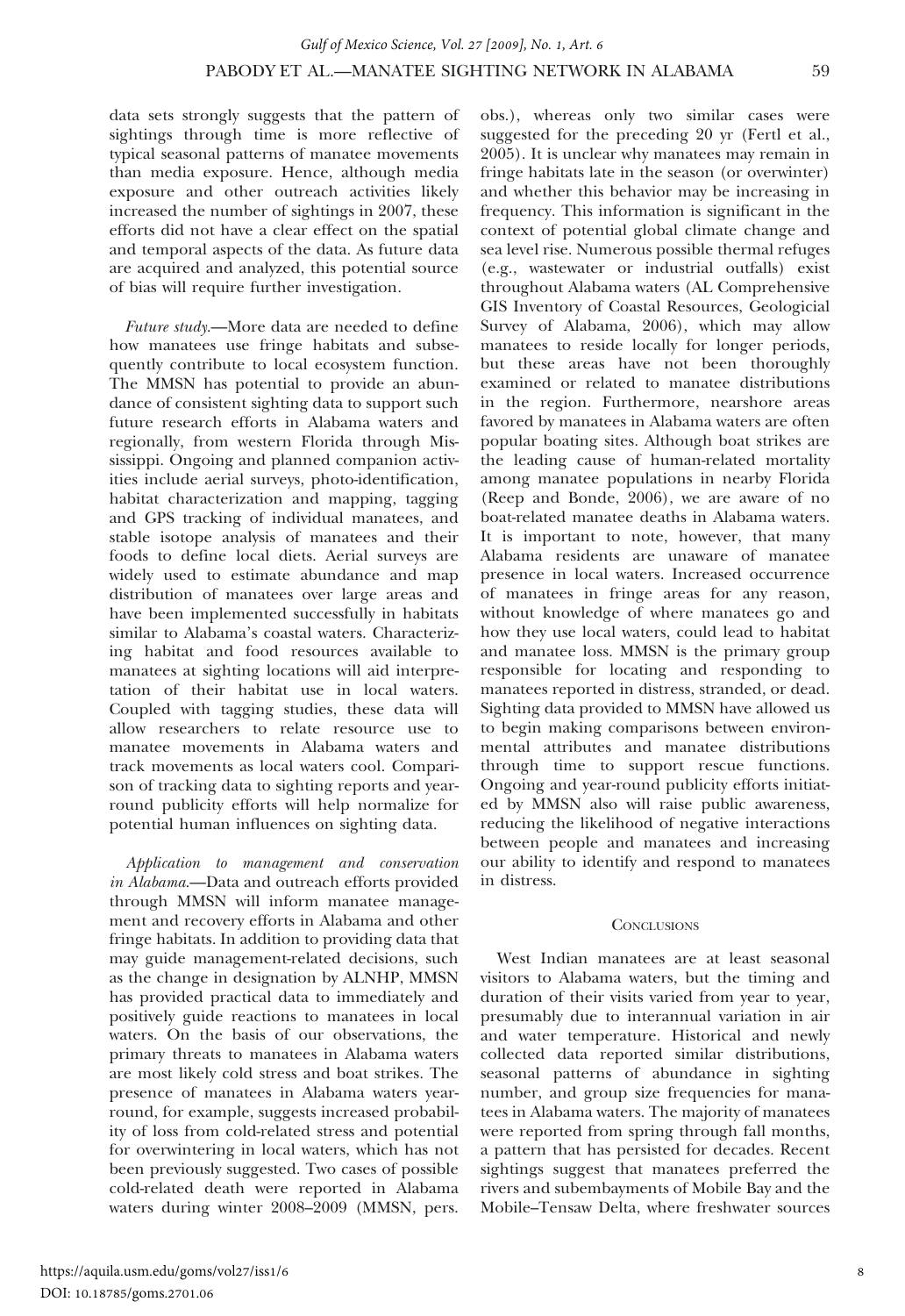and aquatic vegetation are common features. These results indicate that data collected by MMSN in one season was as effective at capturing population data as two decades of historical sighting reports. Data collected by MMSN also reflect a level of evaluation and validation not previously applied to data for this fringe habitat. Viewed in concert, these data identify consistent long-term patterns in seasonal movements and habitat preference of manatees in Alabama waters.

Outreach efforts were highly successful and had two distinct benefits: 1) enabling data collection on a broader spatial and temporal scale than would have been feasible without public participation, and 2) increasing public education about when and where to expect manatees in Alabama waters. The latter benefit will necessarily help reduce the likelihood of negative interactions between manatees and local residents and aid restoration and management efforts. These benefits should have a positive feedback on sighting reports, in turn, increasing future data sets. Although we did not find a significant effect of publicity or public participation on the major patterns in our data set, our findings emphasize that any data collection dependent on public participation is sensitive to bias. Potential biases must be considered and normalized as future data are collected and analyzed. Overall, our data demonstrate that monitoring of manatees in fringe habitat is feasible, effective, and essential to guide local management and recovery efforts of this endangered species.

#### **ACKNOWLEDGMENTS**

This work was a collaboration between Dauphin Island Sea Lab and Wildlife Trust in Florida and was funded primarily by a grant from the Alabama Division of Wildlife and Freshwater Fisheries under traditional Section 6 of the U.S. Fish and Wildlife Service. Additional funding was provided by the Mobile Bay National Estuary Program and Baldwin County Soil and Water Conservation District. We thank C. Taylor and L. Keith for advice and insight in developing and establishing MMSN and our research protocols. Thanks to C. Welch, J. Daskin, N. Taylor, H. Patterson, and A. Aven for field and MMSN phone assistance. DISL Public Relations Liaison L. Young assisted with outreach efforts; M. Mills and L. Hu assisted with website development and online reporting functions. M. Mills designed the MMSN manatee-shirts. D. Ingram, M. Sasser, and N. Adimey assisted in obtaining historical data and navigating the state and federal regulatory systems. S. Johnston prepared initial GIS maps and R. Nowlin created meta-data for the project. We are grateful to coastal residents and watermen of Alabama, Mississippi, and western Florida for participation in the network.

#### LITERATURE CITED

- BONDE, R., AND L. LEFEBVRE. 2001. Manatees in the Gulf of Mexico, p. 35–40. In: Gulf of Mexico Protected Species Workshop. M. McKay, J. Nides, W. Lange, and D. Vigil (eds.). OCS Study MMS 2001-039.
- BYRON, D., AND K. HECK. 2006. Hurricane effects on seagrasses along Alabama's Gulf Coast. Estuar. Coast. 29(6):939–942.
- CAMPBELL, H. W., AND J. A. POWELL. 1976. Endangered species: the manatee. Fla. Nat. 49:15–20.
- CENSUSSCOPE. Portal to Census 2000 Data, Social Science Data Analysis Network (SSDAN), University of Michigan. Available at: http://www.censusscope. org/.
- CRAIG, B. A., AND J. E. REYNOLDS. 2004. Determination of manatee population trends along the Atlantic coast of Florida using a Bayesian approach with temperature-adjusted aerial survey data. Mar. Mamm. Sci. 20(3):386–400.
- FERTL, D., A. SCHIRO, G. REGAN, C. BECK, N. ADIMEY, L. PRICE-MAY, A. AMOS, G. WORTHY, AND R. CROSSLAND. 2005. Manatee occurrence in the northern Gulf of Mexico west of Florida. Gulf Caribb. Res. 17:69–94.
- HANDLEY, L. 1995. Seagrass distribution in the northern Gulf of Mexico, p. 273–275. In: Our living resources: A report to the nation on the distribution, abundance, and health of U.S. plants, animals and ecosystems. E. T. LaRoe, G. S. Farris, C. E. Puckett, P. D. Doran, and M. J. Mac (eds.). National Biological Service, Washington, DC.
- HARTMAN, D. S. 1979. Ecology and behavior of the manatee (Trichechus manatus) in Florida. Special Publication No. 5. The American Society of Mammalogists, Lawrence, KS.
- LANGTIMM, C. A., AND C. A. BECK. 2003. Lower survival probabilities for adult Florida manatees in years with intense coastal storms. Ecol. Appl. 13(3):257–268.
- -, H. H. EDWARDS, K. J. FICK-CHILD, B. B. ACKERMAN, S. L. BARTON, AND W. C. HARTLEY. 2004. Survival estimates for Florida manatees from the photo-identification of individuals. Mar. Mamm. Sci. 20(3):438–463.
- ———, M. D. KROHN, J. P. REID, B. M. STITH, AND C. A. BECK. 2006. Possible effects of the 2004 and 2005 hurricanes on manatee survival rates and movement. Estuar. Coast. 29(6):1026–1032.
- LEFEBVRE, L., M. MARMONTEL, J. REID, G. RATHBUN, AND D. DOMNING. 2001. Status and biogeography of the West Indian manatee, p. 425–474. In: Biogeography of the West Indies: patterns and perspectives. C. Woods and F. Sergile (eds.). CRC Press, Boca Raton, FL.
- LEFEBVRE, L. W., J. P. REID, W. J. KENWORTHY, AND J. A. POWELL. 2000. Characterizing manatee habitat use and seagrass grazing in Florida and Puerto Rico: implications for conservation and management. Pac. Conserv. Biol. 5(4):289–298.